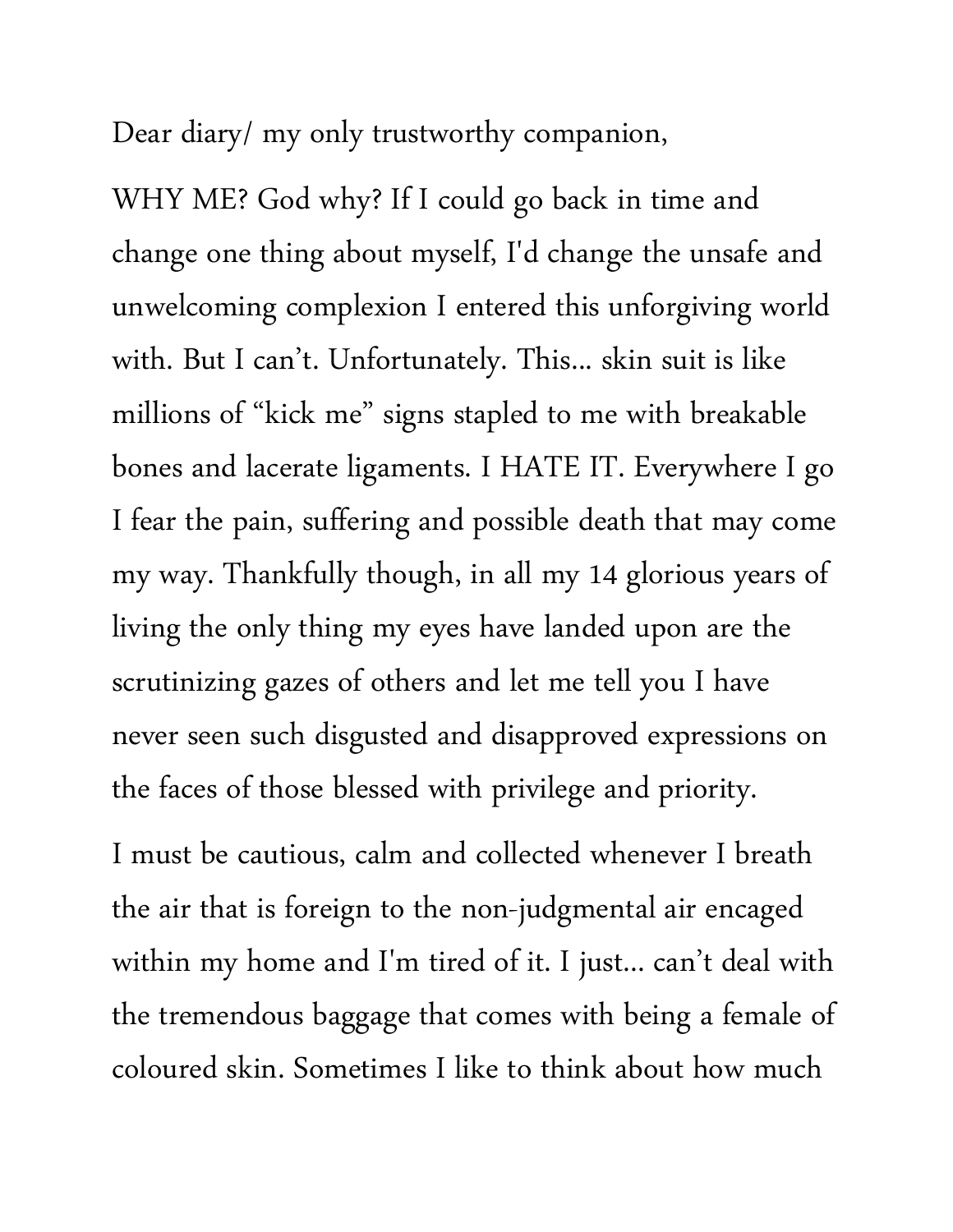paranoia would be reduced if I was just a teeny bit... less... coloured. But god and melanin had completely different ideas to me. As a result, my dreams and desires are stampeded and burned, their ashes gently swept up into the whirlwind of a hurricane that is reality. Oh, how bittersweet life is. I've spent an unhealthy amount of nights sleepless as my quivering, lifeless body drowns in sweat making my clothes freeze and attach to me like a second skin, whilst a rainfall begins to downpour on my face- all happening at once as I fear that the next day may be my last. The next day I might have a gun pointed at the Centre of my forehead, mocking me, laughing at my discomfort and drinking in all my fear to selfishly gain power and immunity. The next day I could be beaten to death by the so called "lucky ones" because I'm unlucky. I'm prey. I'm black. And all I can do is cradle my sanity and hope I make it out alive; all the while witnessing the eyes of the merciless mockingbirds' flood with tears of